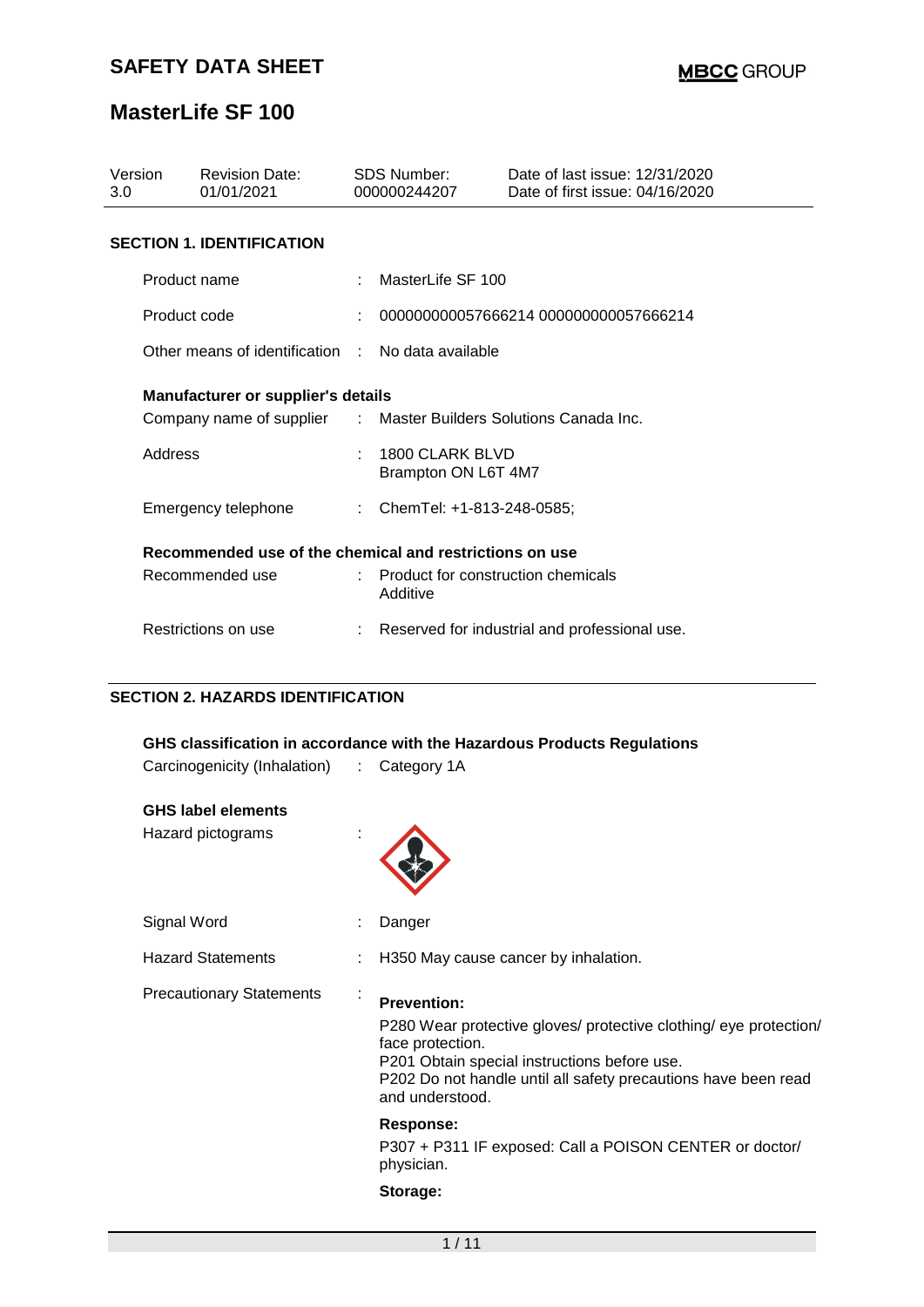| Version<br>3.0 | <b>Revision Date:</b><br>01/01/2021                      |       | <b>SDS Number:</b><br>000000244207                                                                                       | Date of last issue: 12/31/2020<br>Date of first issue: 04/16/2020                                                                                                                                                                                                               |
|----------------|----------------------------------------------------------|-------|--------------------------------------------------------------------------------------------------------------------------|---------------------------------------------------------------------------------------------------------------------------------------------------------------------------------------------------------------------------------------------------------------------------------|
|                |                                                          |       | P405 Store locked up.                                                                                                    |                                                                                                                                                                                                                                                                                 |
|                |                                                          |       | Disposal:                                                                                                                |                                                                                                                                                                                                                                                                                 |
|                |                                                          |       |                                                                                                                          | P501 Dispose of contents/container to appropriate hazardous                                                                                                                                                                                                                     |
|                |                                                          |       | waste collection point.                                                                                                  |                                                                                                                                                                                                                                                                                 |
|                | <b>Other hazards</b>                                     |       |                                                                                                                          |                                                                                                                                                                                                                                                                                 |
|                | None known.                                              |       |                                                                                                                          |                                                                                                                                                                                                                                                                                 |
|                | <b>SECTION 3. COMPOSITION/INFORMATION ON INGREDIENTS</b> |       |                                                                                                                          |                                                                                                                                                                                                                                                                                 |
|                | Chemical nature                                          |       | inorganic compounds                                                                                                      |                                                                                                                                                                                                                                                                                 |
|                | <b>Components</b>                                        |       |                                                                                                                          |                                                                                                                                                                                                                                                                                 |
|                | Chemical name                                            |       | CAS-No.                                                                                                                  | Concentration (% w/w)                                                                                                                                                                                                                                                           |
|                | Silica, amorphous, fumed, cryst.-free                    |       | 112945-52-5                                                                                                              | $>= 75 - 100$                                                                                                                                                                                                                                                                   |
|                | Quartz (SiO2)                                            |       | 14808-60-7                                                                                                               | $>= 0.3 - 1$                                                                                                                                                                                                                                                                    |
| If inhaled     | General advice<br>In case of skin contact                | ance. | Move out of dangerous area.                                                                                              | Show this material safety data sheet to the doctor in attend-<br>Do not leave the victim unattended.<br>If difficulties occur after dust has been inhaled, remove to<br>fresh air and seek medical attention.<br>After contact with skin, wash immediately with plenty of water |
|                | In case of eye contact                                   |       | and soap.<br>Remove contact lenses.<br>Protect unharmed eye.                                                             | Under no circumstances should organic solvent be used.<br>If irritation develops, seek medical attention.<br>Flush eyes with water as a precaution.                                                                                                                             |
|                | If swallowed                                             | ÷     | Keep eye wide open while rinsing.<br>seek medical attention.<br>Do NOT induce vomiting.<br>Keep respiratory tract clear. | If eye irritation persists, consult a specialist.<br>Immediately rinse mouth and then drink 200-300 ml of water,<br>Never give anything by mouth to an unconscious person.                                                                                                      |
| delayed        | Most important symptoms<br>and effects, both acute and   |       | respiratory tract irritation<br>May cause cancer.                                                                        |                                                                                                                                                                                                                                                                                 |
|                | Notes to physician                                       |       | Treat symptomatically.                                                                                                   |                                                                                                                                                                                                                                                                                 |

### **SECTION 5. FIRE-FIGHTING MEASURES**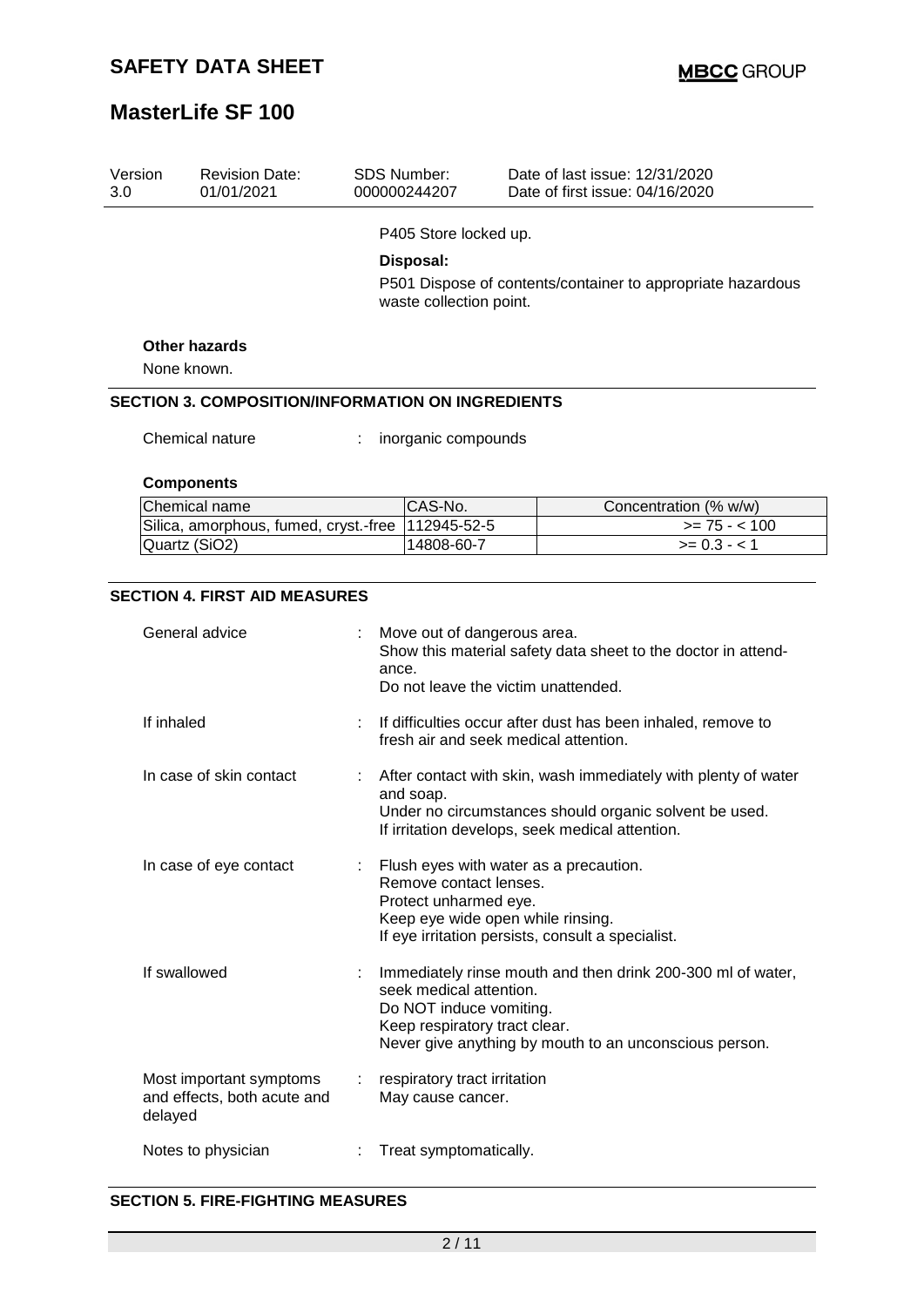| Version<br>3.0 |                   | <b>Revision Date:</b><br>01/01/2021 |      | <b>SDS Number:</b><br>000000244207                                                 | Date of last issue: 12/31/2020<br>Date of first issue: 04/16/2020                                                                                      |
|----------------|-------------------|-------------------------------------|------|------------------------------------------------------------------------------------|--------------------------------------------------------------------------------------------------------------------------------------------------------|
|                |                   | Suitable extinguishing media        | - 11 | Foam<br>Water spray<br>Dry powder<br>Carbon dioxide (CO2)                          |                                                                                                                                                        |
|                | media             | Unsuitable extinguishing            | ÷    | High volume water jet                                                              |                                                                                                                                                        |
|                | ucts              | Hazardous combustion prod- :        |      | harmful vapours<br>nitrogen oxides<br>fumes/smoke<br>carbon black<br>carbon oxides |                                                                                                                                                        |
|                |                   | Further information                 |      |                                                                                    | Standard procedure for chemical fires.<br>Use extinguishing measures that are appropriate to local cir-<br>cumstances and the surrounding environment. |
|                | for fire-fighters | Special protective equipment :      |      | essary.                                                                            | Wear self-contained breathing apparatus for firefighting if nec-                                                                                       |

### **SECTION 6. ACCIDENTAL RELEASE MEASURES**

| Personal precautions, protec-<br>tive equipment and emer-<br>gency procedures | ÷ | Use personal protective equipment.<br>Avoid dust formation.<br>Avoid breathing dust.                                                                                                       |
|-------------------------------------------------------------------------------|---|--------------------------------------------------------------------------------------------------------------------------------------------------------------------------------------------|
| Environmental precautions                                                     |   | Prevent product from entering drains.<br>Prevent further leakage or spillage if safe to do so.<br>If the product contaminates rivers and lakes or drains inform<br>respective authorities. |
| Methods and materials for<br>containment and cleaning up                      |   | Keep in suitable, closed containers for disposal.                                                                                                                                          |

#### **SECTION 7. HANDLING AND STORAGE**

| Advice on protection against : Avoid dust formation.<br>fire and explosion | Provide appropriate exhaust ventilation at places where dust<br>is formed.                                                                                                                                                                                                                                                                                                              |
|----------------------------------------------------------------------------|-----------------------------------------------------------------------------------------------------------------------------------------------------------------------------------------------------------------------------------------------------------------------------------------------------------------------------------------------------------------------------------------|
| Advice on safe handling                                                    | : Avoid formation of respirable particles.<br>Do not breathe vapors/dust.<br>Avoid exposure - obtain special instructions before use.<br>Avoid contact with skin and eyes.<br>For personal protection see section 8.<br>Smoking, eating and drinking should be prohibited in the ap-<br>plication area.<br>Dispose of rinse water in accordance with local and national<br>regulations. |
| Conditions for safe storage                                                | Keep container tightly closed in a dry and well-ventilated<br>place.                                                                                                                                                                                                                                                                                                                    |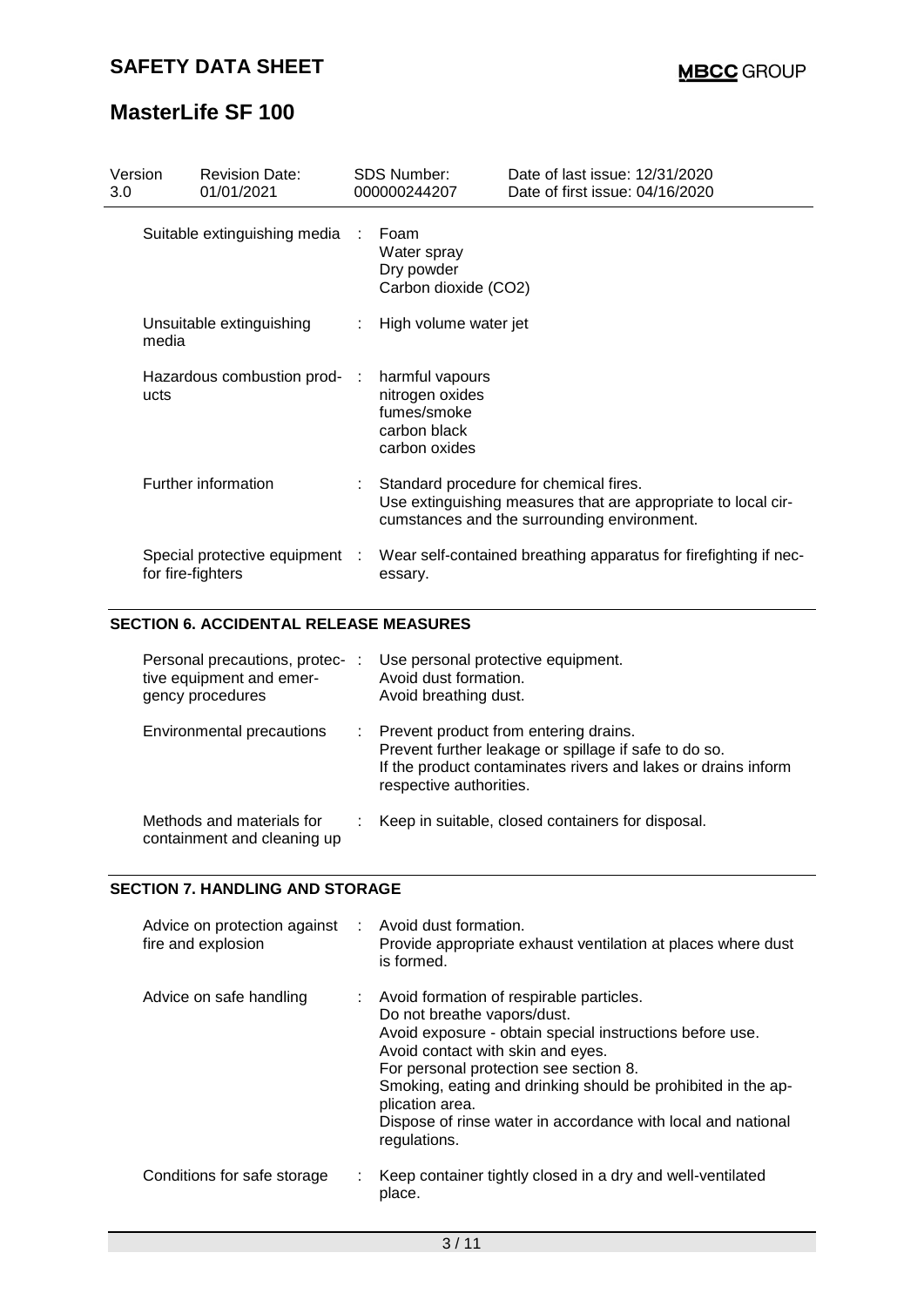| Version<br>3.0                                 | <b>Revision Date:</b><br>01/01/2021           |                                         | <b>SDS Number:</b><br>000000244207 | Date of last issue: 12/31/2020<br>Date of first issue: 04/16/2020                                                        |
|------------------------------------------------|-----------------------------------------------|-----------------------------------------|------------------------------------|--------------------------------------------------------------------------------------------------------------------------|
|                                                |                                               |                                         | Observe label precautions.         | Electrical installations / working materials must comply with<br>the technological safety standards.                     |
| Further information on stor-<br>age conditions |                                               | ÷.                                      | Protect from direct sunlight.      | Keep only in the original container in a cool, dry, well-<br>ventilated place away from ignition sources, heat or flame. |
|                                                | Materials to avoid                            | Segregate from incompatible substances. |                                    |                                                                                                                          |
|                                                | Further information on stor-<br>age stability | ÷                                       |                                    | No decomposition if stored and applied as directed.                                                                      |

### **SECTION 8. EXPOSURE CONTROLS/PERSONAL PROTECTION**

### **Ingredients with workplace control parameters**

| Components                               | CAS-No.     | Value type<br>(Form of<br>exposure)                | Control parame-<br>ters / Permissible<br>concentration | <b>Basis</b>                       |
|------------------------------------------|-------------|----------------------------------------------------|--------------------------------------------------------|------------------------------------|
| Quartz (SiO2)                            | 14808-60-7  | <b>TWA value</b><br>(Respirable<br>fraction)       | $0.025$ mg/m3                                          | <b>ACGIHTLV</b>                    |
|                                          |             | <b>TWA value</b>                                   | $0.05$ mg/m $3$<br>(Respirable dust)                   | 29 CFR<br>1910.1001-<br>1050       |
|                                          |             | <b>OSHA Action</b><br>level                        | 0.025 mg/m3<br>(Respirable dust)                       | 29 CFR<br>1910.1001-<br>1050       |
|                                          |             | <b>REL</b> value<br>(Respirable<br>dust)           | $0.05$ mg/m $3$                                        | <b>NIOSH</b>                       |
|                                          |             | TWA (Res-<br>pirable par-<br>ticulates)            | $0.025$ mg/m3                                          | CA AB OEL                          |
|                                          |             | TWA (Res-<br>pirable frac-<br>tion)                | $0.1$ mg/m3                                            | <b>CA ON OEL</b>                   |
|                                          |             | <b>TWAEV</b><br>(respirable<br>dust)               | $0.1$ mg/m3                                            | CA QC OEL                          |
|                                          |             | TWA (Res-<br>pirable)                              | 0.025 mg/m3<br>(Silica)                                | CA BC OEL                          |
|                                          |             | TWA (Res-<br>pirable par-<br>ticulate mat-<br>ter) | $0.025$ mg/m $3$<br>(Silica)                           | <b>ACGIH</b>                       |
| Silica, amorphous, fumed,<br>cryst.-free | 112945-52-5 | <b>REL</b> value                                   | $6$ mg/m $3$                                           | <b>NIOSH</b>                       |
|                                          |             | <b>TWA value</b>                                   | $0.8$ mg/m $3$                                         | 29 CFR<br>1910.1000<br>(Table Z-3) |
|                                          |             | <b>TWA value</b>                                   | 20 millions of<br>particles per cubic                  | 29 CFR<br>1910.1000                |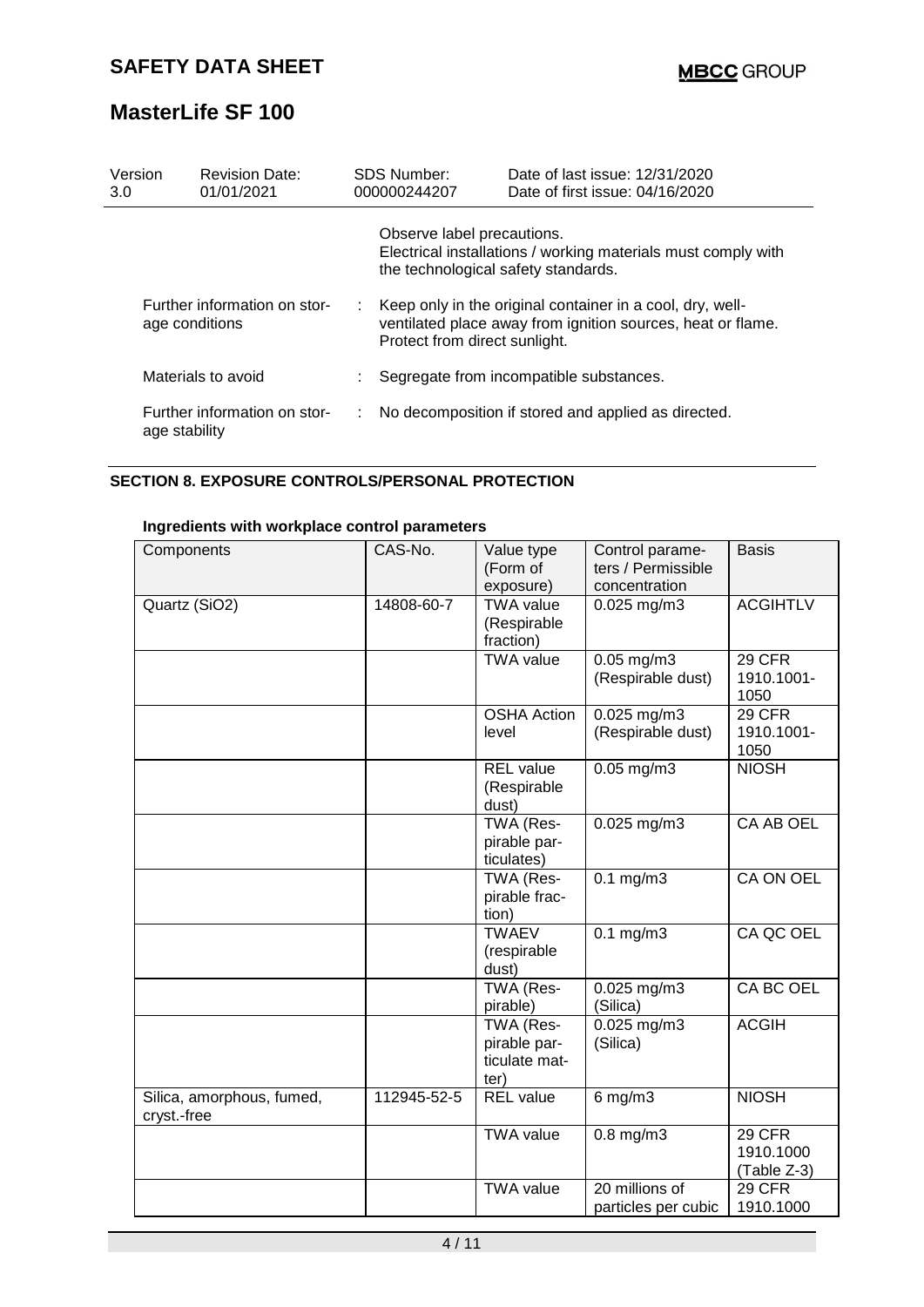| Version<br><b>Revision Date:</b><br>3.0<br>01/01/2021 |                               |   | SDS Number:<br>000000244207                        | Date of last issue: 12/31/2020<br>Date of first issue: 04/16/2020 |                                                                                                                                                                                          |                  |  |
|-------------------------------------------------------|-------------------------------|---|----------------------------------------------------|-------------------------------------------------------------------|------------------------------------------------------------------------------------------------------------------------------------------------------------------------------------------|------------------|--|
|                                                       |                               |   |                                                    |                                                                   | foot of air                                                                                                                                                                              | (Table Z-3)      |  |
|                                                       |                               |   |                                                    | <b>TWA (Dust)</b>                                                 | 20 Million parti-<br>cles per cubic foot<br>(Silica)                                                                                                                                     | OSHA Z-3         |  |
|                                                       |                               |   |                                                    | <b>TWA (Dust)</b>                                                 | 80 mg/m3/<br>%SiO <sub>2</sub><br>(Silica)                                                                                                                                               | OSHA Z-3         |  |
|                                                       |                               |   |                                                    | <b>TWA</b>                                                        | $6$ mg/m $3$<br>(Silica)                                                                                                                                                                 | <b>NIOSH REL</b> |  |
|                                                       | <b>Engineering measures</b>   |   |                                                    | Ensure adequate ventilation.                                      |                                                                                                                                                                                          |                  |  |
|                                                       | Personal protective equipment |   |                                                    |                                                                   |                                                                                                                                                                                          |                  |  |
|                                                       | Respiratory protection        |   | may be exceeded.                                   |                                                                   | Wear appropriate certified respirator when exposure limits<br>Wear a NIOSH-certified (or equivalent) particulate respirator.                                                             |                  |  |
|                                                       | Hand protection               |   |                                                    |                                                                   |                                                                                                                                                                                          |                  |  |
|                                                       | Remarks                       | ÷ | types.                                             |                                                                   | Chemical resistant protective gloves Manufacturer's direc-<br>tions for use should be observed because of great diversity of                                                             |                  |  |
|                                                       | Eye protection                |   |                                                    |                                                                   | Wear safety glasses with side shields or goggles.                                                                                                                                        |                  |  |
|                                                       | Skin and body protection      | ÷ |                                                    |                                                                   | Choose body protection according to the amount and con-<br>centration of the dangerous substance at the work place.                                                                      |                  |  |
|                                                       | Protective measures           |   | Avoid inhalation of dusts.<br>and safety practice. | stated personal protection equipment.                             | Wearing of closed work clothing is required additionally to the<br>Avoid exposure - obtain special instructions before use.<br>Handle in accordance with good building materials hygiene |                  |  |
|                                                       | Hygiene measures              |   |                                                    | When using do not eat or drink.<br>When using do not smoke.       | Wash hands before breaks and at the end of workday.                                                                                                                                      |                  |  |

### **SECTION 9. PHYSICAL AND CHEMICAL PROPERTIES**

| Appearance            | ÷  | powder                                     |
|-----------------------|----|--------------------------------------------|
| Color                 | ÷. | gray                                       |
| Odor                  | ٠  | odorless                                   |
| <b>Odor Threshold</b> | ÷  | Not relevant                               |
| pH                    | ÷. | $6 - 8$<br>neutral (as aqueous suspension) |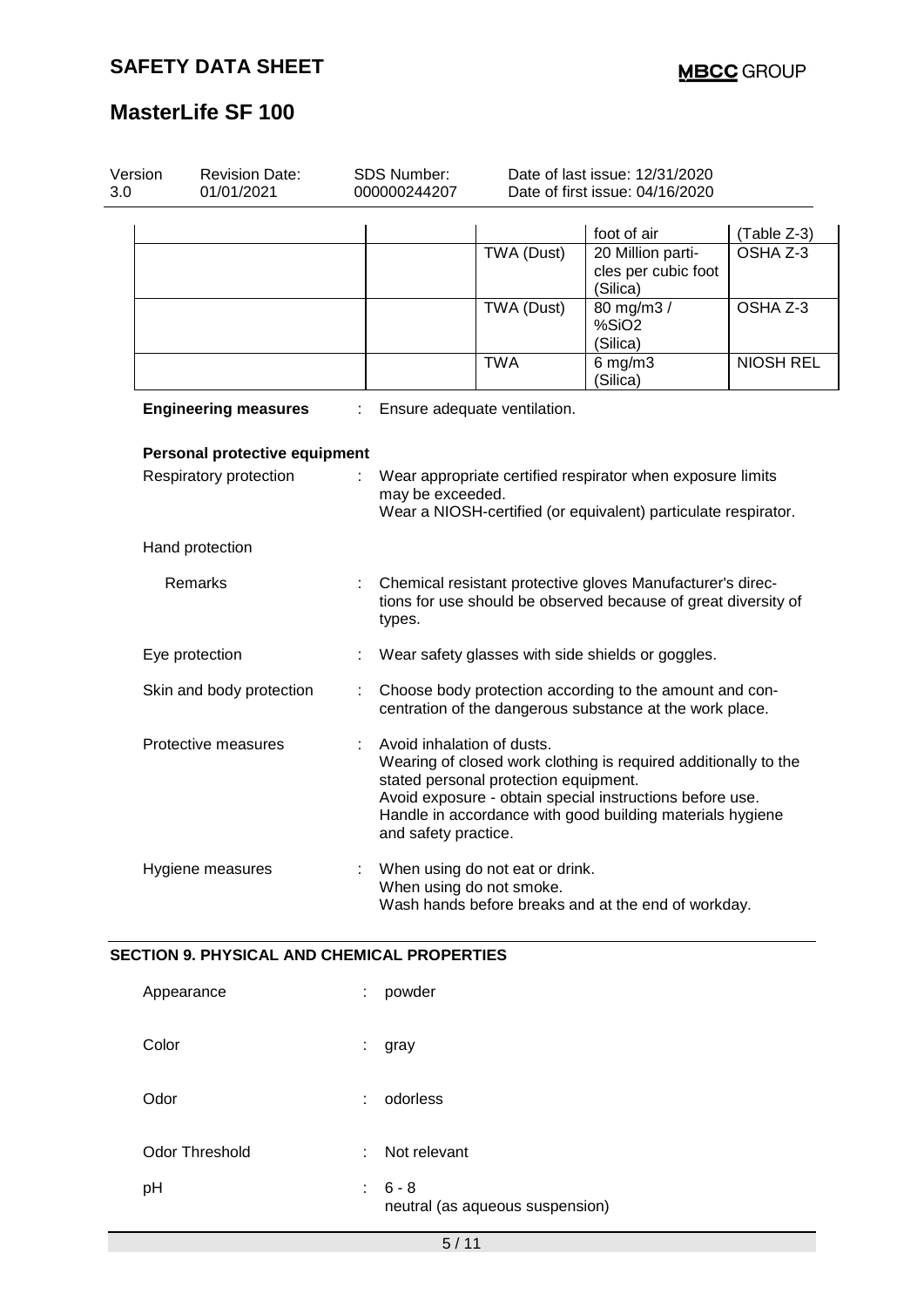| Version<br>3.0 |                     | <b>Revision Date:</b><br>01/01/2021                   |        | <b>SDS Number:</b><br>000000244207 | Date of last issue: 12/31/2020<br>Date of first issue: 04/16/2020 |
|----------------|---------------------|-------------------------------------------------------|--------|------------------------------------|-------------------------------------------------------------------|
|                |                     |                                                       |        |                                    |                                                                   |
|                | Melting point       |                                                       |        | approx. 1,550 - 1,700 °C           |                                                                   |
|                | Freezing point      |                                                       |        | approx. 1,550 - 1,700 °C           |                                                                   |
|                | Boiling point       |                                                       | t      |                                    | No applicable information available.                              |
|                | Flash point         |                                                       |        | does not flash                     |                                                                   |
|                |                     | Evaporation rate                                      |        | Not applicable                     |                                                                   |
|                |                     | Flammability (solid, gas)                             | ÷      | not flammable                      |                                                                   |
|                |                     | Upper explosion limit / Upper<br>flammability limit   | $\sim$ | Not applicable                     |                                                                   |
|                |                     | Lower explosion limit / Lower :<br>flammability limit |        | Not applicable                     |                                                                   |
|                |                     | Vapor pressure                                        |        | No data available                  |                                                                   |
|                |                     | Relative vapor density                                |        |                                    | No applicable information available.                              |
|                |                     | Relative density                                      |        |                                    | No applicable information available.                              |
|                | Density             |                                                       |        | No data available.                 |                                                                   |
|                | <b>Bulk density</b> |                                                       |        | approx. 2,100 - 2,300 kg/m3        |                                                                   |
|                | Solubility(ies)     | Water solubility                                      | ÷      | insoluble                          |                                                                   |
|                |                     | Solubility in other solvents                          | ÷      |                                    | No applicable information available.                              |
|                | octanol/water       | Partition coefficient: n-                             |        | No data available                  |                                                                   |
|                |                     | Autoignition temperature                              | ÷      |                                    | No applicable information available.                              |
|                |                     | Decomposition temperature                             |        | scribed/indicated.                 | No decomposition if stored and handled as pre-                    |
|                | Viscosity           | Viscosity, dynamic                                    | ÷      | Not applicable                     |                                                                   |
|                |                     | Viscosity, kinematic                                  |        | Not applicable                     |                                                                   |
|                |                     | <b>Explosive properties</b>                           |        | Not explosive                      |                                                                   |
|                |                     | Oxidizing properties                                  |        | not fire-propagating               |                                                                   |
|                |                     | Self-heating substances                               |        |                                    | It is not a substance capable of spontaneous heating.             |
|                |                     | Sublimation temperature                               |        |                                    | No applicable information available.                              |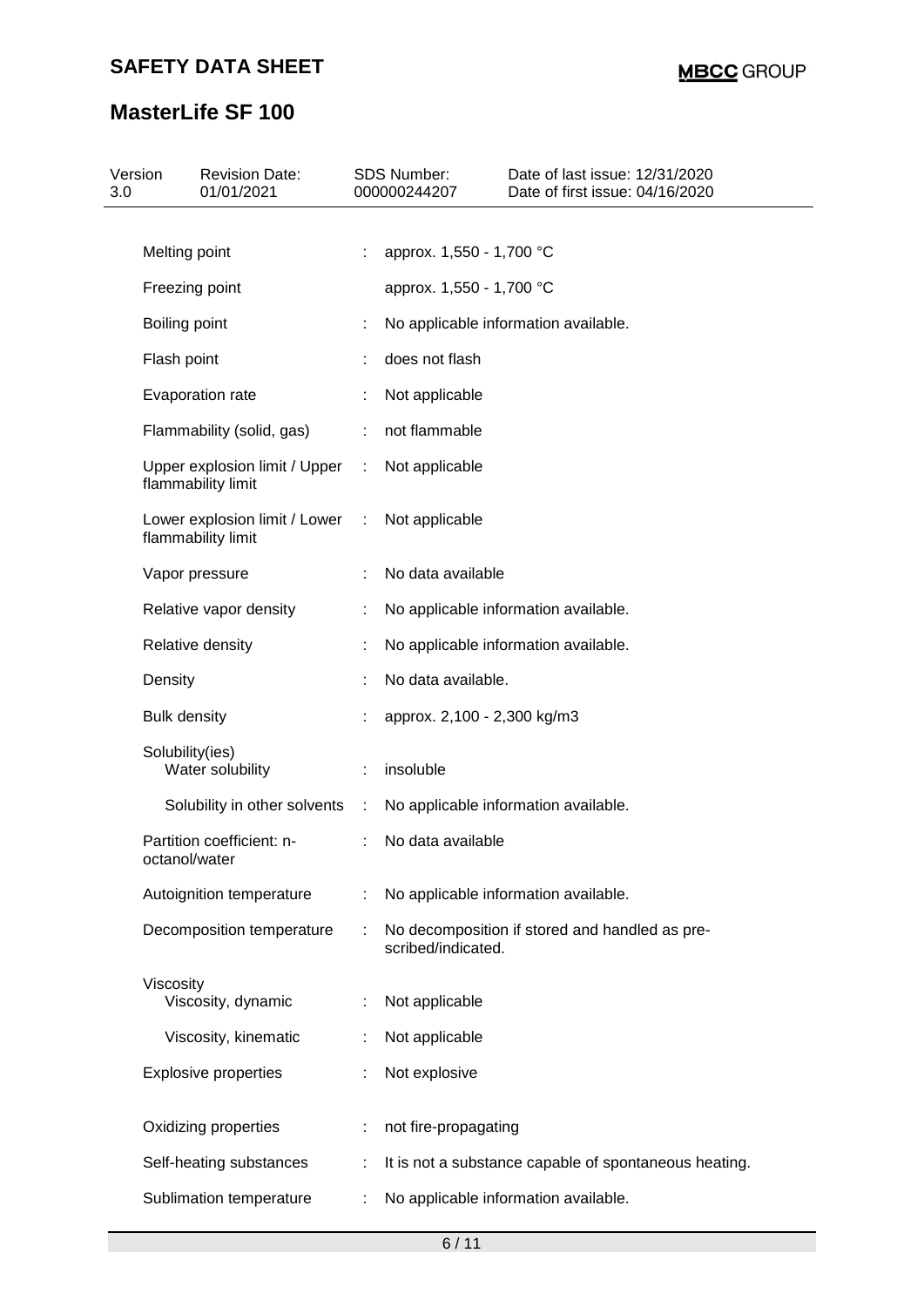| Version | <b>Revision Date:</b> | SDS Number:  | Date of last issue: 12/31/2020  |  |
|---------|-----------------------|--------------|---------------------------------|--|
| 3.0     | 01/01/2021            | 000000244207 | Date of first issue: 04/16/2020 |  |
|         |                       |              |                                 |  |

### **SECTION 10. STABILITY AND REACTIVITY**

| Reactivity                          | ÷. | No decomposition if stored and applied as directed.                                   |
|-------------------------------------|----|---------------------------------------------------------------------------------------|
| Chemical stability                  |    | No decomposition if stored and applied as directed.                                   |
| tions                               |    | Possibility of hazardous reac- : No decomposition if stored and applied as directed.  |
| Conditions to avoid                 |    | : See SDS section 7 - Handling and storage.                                           |
| Incompatible materials              |    | Strong acids<br>Strong bases<br>Strong oxidizing agents<br>Strong reducing agents     |
| Hazardous decomposition<br>products |    | No hazardous decomposition products if stored and handled<br>as prescribed/indicated. |

### **SECTION 11. TOXICOLOGICAL INFORMATION**

#### **Acute toxicity**

Not classified based on available information.

#### **Skin corrosion/irritation**

Not classified based on available information.

### **Serious eye damage/eye irritation**

Not classified based on available information.

### **Respiratory or skin sensitization**

### **Skin sensitization**

Not classified based on available information.

#### **Respiratory sensitization**

Not classified based on available information.

### **Germ cell mutagenicity**

Not classified based on available information.

#### **Carcinogenicity**

May cause cancer by inhalation.

#### **Reproductive toxicity**

Not classified based on available information.

#### **STOT-single exposure**

Not classified based on available information.

#### **STOT-repeated exposure**

Not classified based on available information.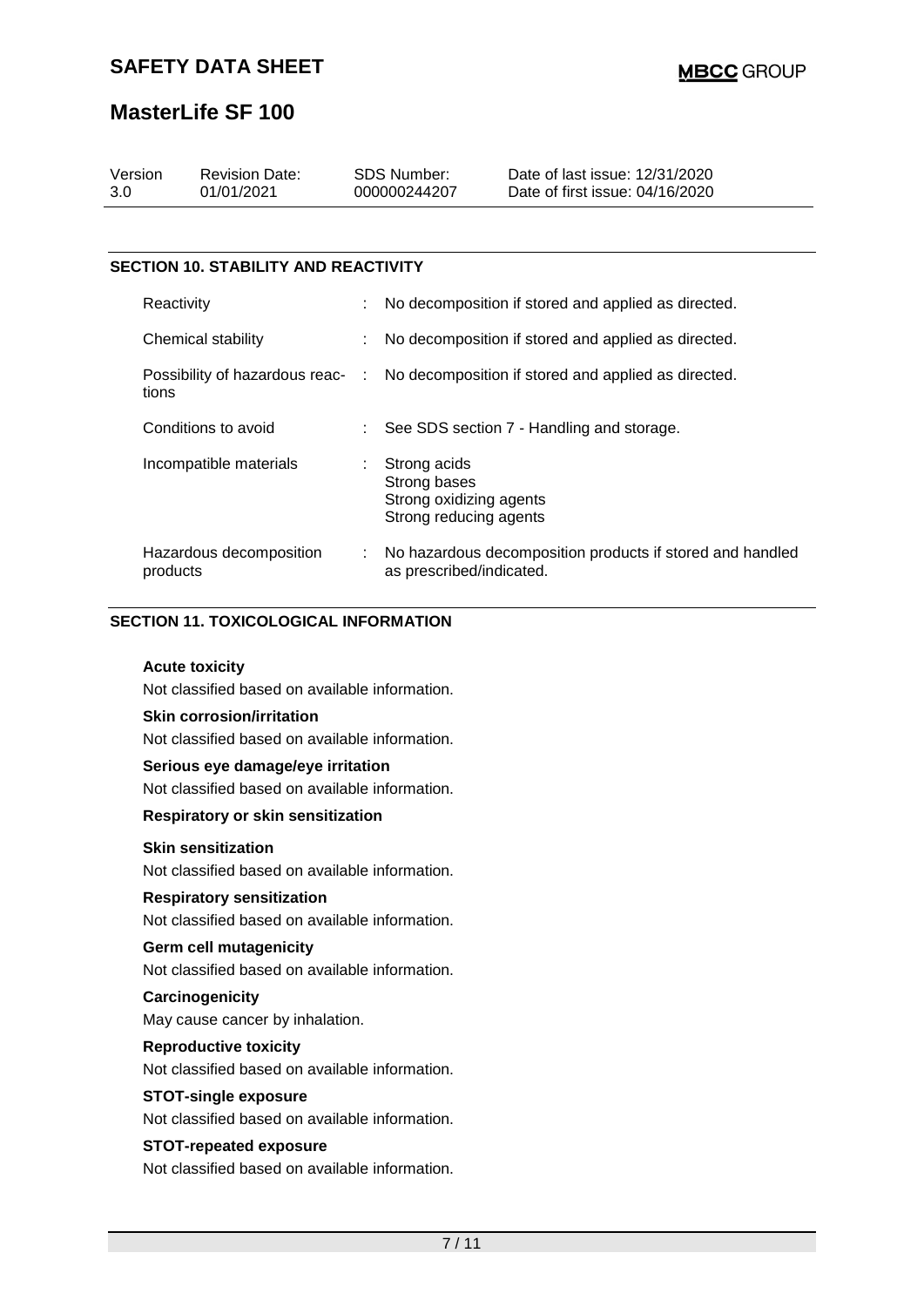| Version<br>3.0 | <b>Revision Date:</b><br>01/01/2021                                                  | <b>SDS Number:</b><br>000000244207 | Date of last issue: 12/31/2020<br>Date of first issue: 04/16/2020                                                                                                                                                             |
|----------------|--------------------------------------------------------------------------------------|------------------------------------|-------------------------------------------------------------------------------------------------------------------------------------------------------------------------------------------------------------------------------|
|                | <b>Aspiration toxicity</b>                                                           |                                    |                                                                                                                                                                                                                               |
|                | Not classified based on available information.                                       |                                    |                                                                                                                                                                                                                               |
|                | <b>Further information</b>                                                           |                                    |                                                                                                                                                                                                                               |
|                | Product:                                                                             |                                    |                                                                                                                                                                                                                               |
|                | Remarks                                                                              | components.                        | Health injuries are not known or expected under normal use.<br>The product has not been tested. The statements on toxicolo-<br>gy have been derived from the properties of the individual                                     |
|                | <b>SECTION 12. ECOLOGICAL INFORMATION</b>                                            |                                    |                                                                                                                                                                                                                               |
|                | <b>Ecotoxicity</b><br>No data available                                              |                                    |                                                                                                                                                                                                                               |
|                | <b>Persistence and degradability</b><br>No data available                            |                                    |                                                                                                                                                                                                                               |
|                | <b>Bioaccumulative potential</b>                                                     |                                    |                                                                                                                                                                                                                               |
|                | Components:                                                                          |                                    |                                                                                                                                                                                                                               |
|                | Silica, amorphous, fumed, cryst.-free:<br>Partition coefficient: n-<br>octanol/water | Remarks: Not applicable<br>÷       |                                                                                                                                                                                                                               |
|                | <b>Mobility in soil</b><br>No data available                                         |                                    |                                                                                                                                                                                                                               |
|                | <b>Other adverse effects</b>                                                         |                                    |                                                                                                                                                                                                                               |
| mation         | <b>Product:</b><br>Additional ecological infor-                                      |                                    | There is a high probability that the product is not acutely<br>harmful to aquatic organisms.<br>The product has not been tested. The statements on ecotoxi-<br>cology have been derived from the properties of the individual |
|                |                                                                                      | components.                        |                                                                                                                                                                                                                               |
|                | <b>SECTION 13. DISPOSAL CONSIDERATIONS</b>                                           |                                    |                                                                                                                                                                                                                               |
|                | <b>Disposal methods</b>                                                              |                                    |                                                                                                                                                                                                                               |
|                | Waste from residues                                                                  | tions.<br>cal or used container.   | Dispose of in accordance with national, state and local regula-<br>Do not discharge into drains/surface waters/groundwater.<br>Do not contaminate ponds, waterways or ditches with chemi-                                     |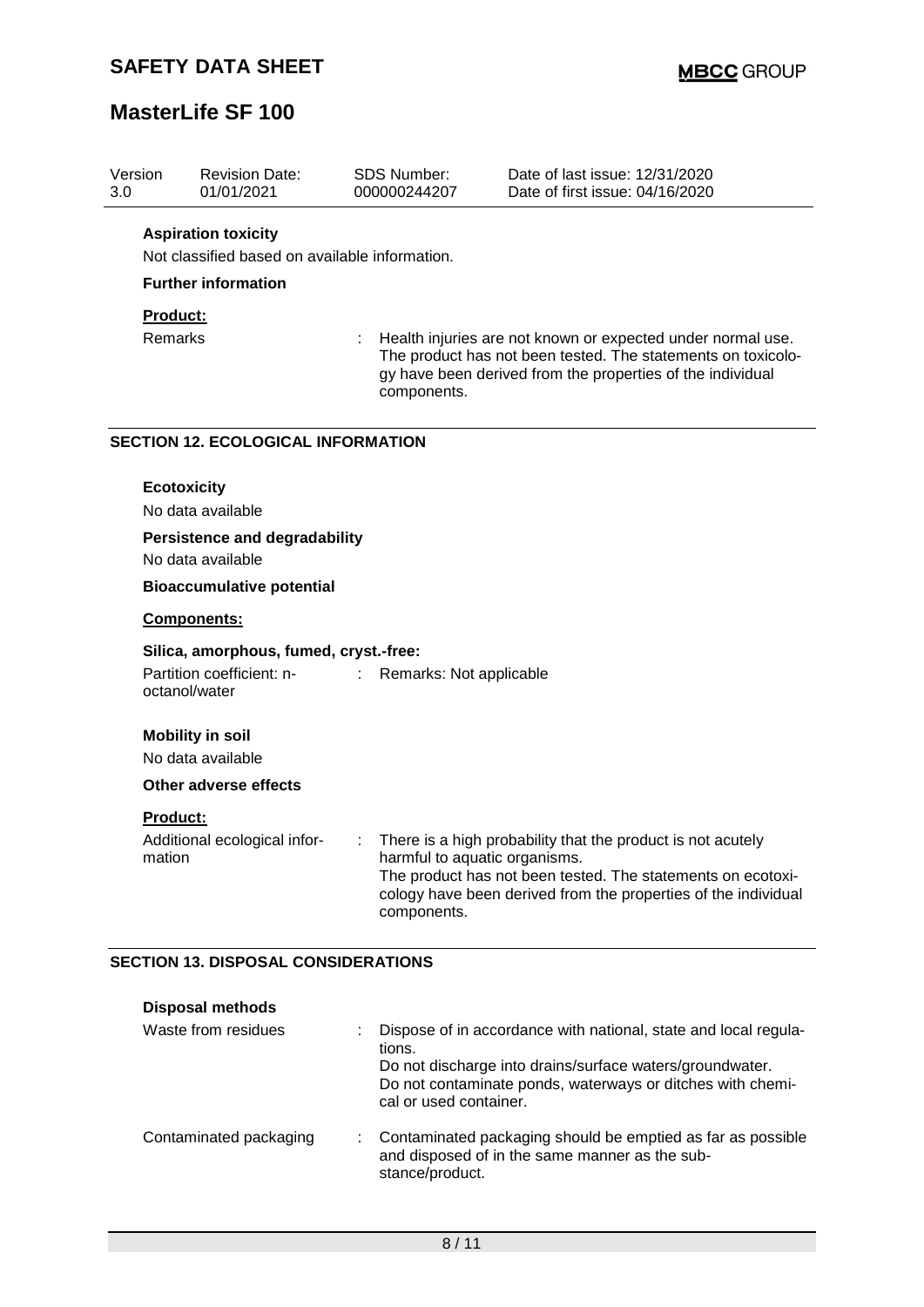### **SAFETY DATA SHEET**

### **MasterLife SF 100**

| Version | <b>Revision Date:</b> | SDS Number:  | Date of last issue: 12/31/2020  |
|---------|-----------------------|--------------|---------------------------------|
| 3.0     | 01/01/2021            | 000000244207 | Date of first issue: 04/16/2020 |
|         |                       |              |                                 |

#### **SECTION 14. TRANSPORT INFORMATION**

#### **International Regulations**

#### **UNRTDG**

Not regulated as a dangerous good

#### **IATA-DGR**

Not regulated as a dangerous good

#### **IMDG-Code**

Not regulated as a dangerous good

#### **Transport in bulk according to Annex II of MARPOL 73/78 and the IBC Code**

Not applicable for product as supplied.

### **Domestic regulation**

**TDG** Not regulated as a dangerous good

### **SECTION 15. REGULATORY INFORMATION**

| The ingredients of this product are reported in the following inventories: |  |                                                                                                                                                         |  |
|----------------------------------------------------------------------------|--|---------------------------------------------------------------------------------------------------------------------------------------------------------|--|
| DSL                                                                        |  | : All components of this product are on the Canadian DSL                                                                                                |  |
| TSCA                                                                       |  | : All chemical substances in this product are either listed as<br>active on the TSCA Inventory or are in compliance with a<br>TSCA Inventory exemption. |  |

#### **SECTION 16. OTHER INFORMATION**

#### **Full text of other abbreviations**

| 3)                    | 29 CFR 1910.1000 (Table Z- : OSHA Table Z-3 (Mineral Dusts) 29 CFR 1910.1000                                                                        |
|-----------------------|-----------------------------------------------------------------------------------------------------------------------------------------------------|
| 29 CFR 1910.1001-1050 | : OSHA - Specifically Regulated Substances (29 CFR)<br>1910.1001-1050)                                                                              |
| <b>ACGIH</b>          | : USA. ACGIH Threshold Limit Values (TLV)                                                                                                           |
| <b>ACGIHTLV</b>       | : American Conference of Governmental Industrial Hygienists -<br>threshold limit values (US)                                                        |
| CA AB OEL             | : Canada. Alberta, Occupational Health and Safety Code (table<br>2: OEL)                                                                            |
| CA BC OEL             | : Canada, British Columbia OEL                                                                                                                      |
| CA ON OEL             | Ontario Table of Occupational Exposure Limits made under<br>the Occupational Health and Safety Act.                                                 |
| CA QC OEL             | : Québec. Regulation respecting occupational health and safe-<br>ty, Schedule 1, Part 1: Permissible exposure values for air-<br>borne contaminants |
| <b>NIOSH</b>          | : NIOSH Pocket Guide to Chemical Hazards (US)                                                                                                       |
| NIOSH REL             | : USA. NIOSH Recommended Exposure Limits                                                                                                            |
| OSHA Z-3              | USA. Occupational Exposure Limits (OSHA) - Table Z-3 Min-<br>eral Dusts                                                                             |
|                       | 29 CFR 1910.1000 (Table Z- : Time Weighted Average (TWA):                                                                                           |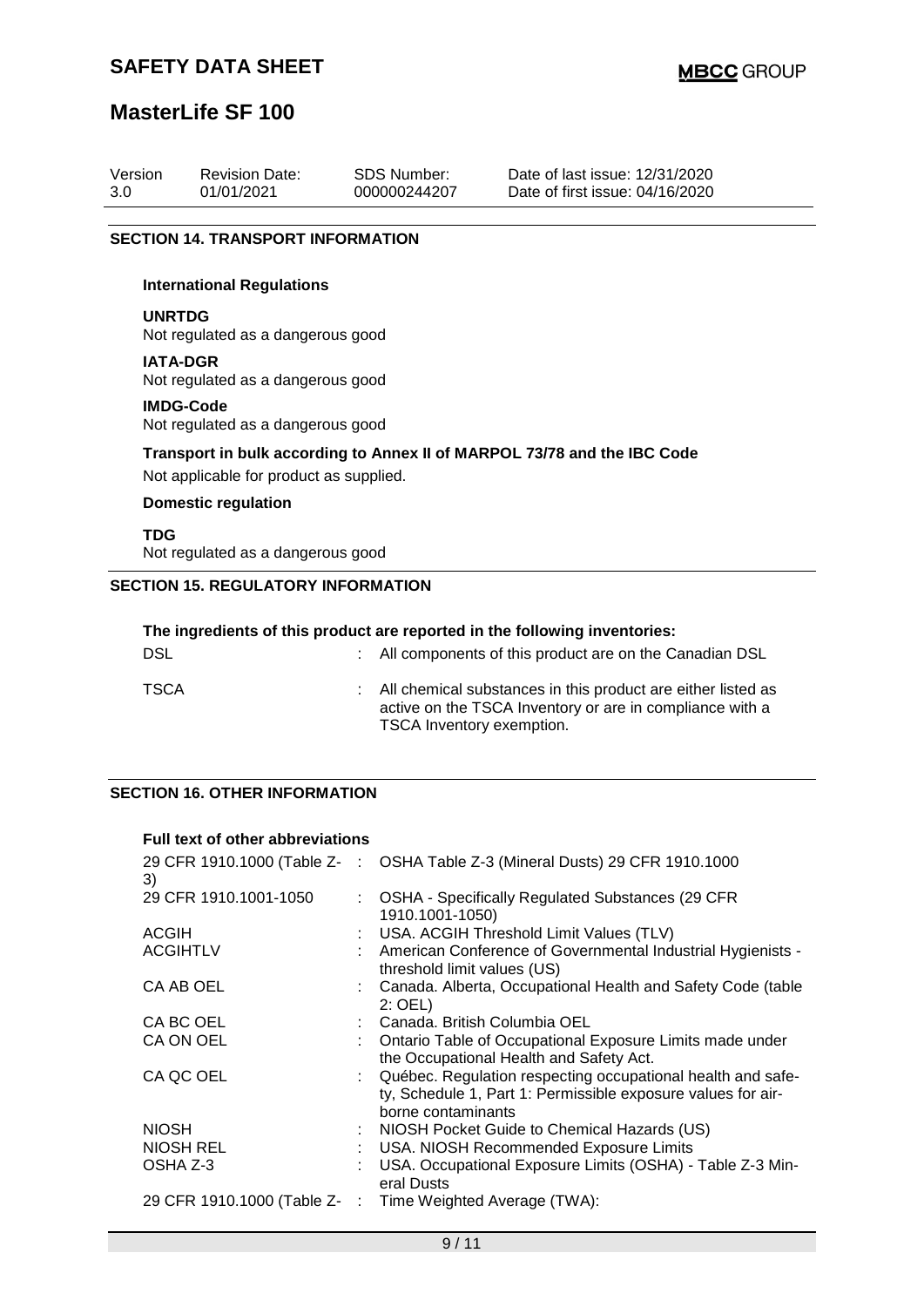| Version<br>3.0   | <b>Revision Date:</b><br>01/01/2021 |   | SDS Number:<br>000000244207   | Date of last issue: 12/31/2020<br>Date of first issue: 04/16/2020                                                                                                                                                                                                                                                                                                                                                                                                                                                                                                                                                                                                                                                                                                                                                                                                                                                                                                                                                                                                                                                                                                                                                                                                                                                                                                                                                                                                                                                                                                                                                                                                                                                                                                                                                                                                                                                                                                                                                                                                                                                                                                                                                                                                              |
|------------------|-------------------------------------|---|-------------------------------|--------------------------------------------------------------------------------------------------------------------------------------------------------------------------------------------------------------------------------------------------------------------------------------------------------------------------------------------------------------------------------------------------------------------------------------------------------------------------------------------------------------------------------------------------------------------------------------------------------------------------------------------------------------------------------------------------------------------------------------------------------------------------------------------------------------------------------------------------------------------------------------------------------------------------------------------------------------------------------------------------------------------------------------------------------------------------------------------------------------------------------------------------------------------------------------------------------------------------------------------------------------------------------------------------------------------------------------------------------------------------------------------------------------------------------------------------------------------------------------------------------------------------------------------------------------------------------------------------------------------------------------------------------------------------------------------------------------------------------------------------------------------------------------------------------------------------------------------------------------------------------------------------------------------------------------------------------------------------------------------------------------------------------------------------------------------------------------------------------------------------------------------------------------------------------------------------------------------------------------------------------------------------------|
|                  | 3) / TWA value                      |   |                               |                                                                                                                                                                                                                                                                                                                                                                                                                                                                                                                                                                                                                                                                                                                                                                                                                                                                                                                                                                                                                                                                                                                                                                                                                                                                                                                                                                                                                                                                                                                                                                                                                                                                                                                                                                                                                                                                                                                                                                                                                                                                                                                                                                                                                                                                                |
|                  | 29 CFR 1910.1001-1050 /             | ÷ | <b>OSHA Action level:</b>     |                                                                                                                                                                                                                                                                                                                                                                                                                                                                                                                                                                                                                                                                                                                                                                                                                                                                                                                                                                                                                                                                                                                                                                                                                                                                                                                                                                                                                                                                                                                                                                                                                                                                                                                                                                                                                                                                                                                                                                                                                                                                                                                                                                                                                                                                                |
|                  | <b>OSHA Action level</b>            |   |                               |                                                                                                                                                                                                                                                                                                                                                                                                                                                                                                                                                                                                                                                                                                                                                                                                                                                                                                                                                                                                                                                                                                                                                                                                                                                                                                                                                                                                                                                                                                                                                                                                                                                                                                                                                                                                                                                                                                                                                                                                                                                                                                                                                                                                                                                                                |
|                  | 29 CFR 1910.1001-1050 /             |   |                               | Time Weighted Average (TWA):                                                                                                                                                                                                                                                                                                                                                                                                                                                                                                                                                                                                                                                                                                                                                                                                                                                                                                                                                                                                                                                                                                                                                                                                                                                                                                                                                                                                                                                                                                                                                                                                                                                                                                                                                                                                                                                                                                                                                                                                                                                                                                                                                                                                                                                   |
| <b>TWA value</b> |                                     |   |                               |                                                                                                                                                                                                                                                                                                                                                                                                                                                                                                                                                                                                                                                                                                                                                                                                                                                                                                                                                                                                                                                                                                                                                                                                                                                                                                                                                                                                                                                                                                                                                                                                                                                                                                                                                                                                                                                                                                                                                                                                                                                                                                                                                                                                                                                                                |
|                  | <b>ACGIH / TWA</b>                  |   | 8-hour, time-weighted average |                                                                                                                                                                                                                                                                                                                                                                                                                                                                                                                                                                                                                                                                                                                                                                                                                                                                                                                                                                                                                                                                                                                                                                                                                                                                                                                                                                                                                                                                                                                                                                                                                                                                                                                                                                                                                                                                                                                                                                                                                                                                                                                                                                                                                                                                                |
|                  | <b>ACGIHTLV / TWA value</b>         |   |                               | Time Weighted Average (TWA):                                                                                                                                                                                                                                                                                                                                                                                                                                                                                                                                                                                                                                                                                                                                                                                                                                                                                                                                                                                                                                                                                                                                                                                                                                                                                                                                                                                                                                                                                                                                                                                                                                                                                                                                                                                                                                                                                                                                                                                                                                                                                                                                                                                                                                                   |
|                  | CA AB OEL / TWA                     |   |                               | 8-hour Occupational exposure limit                                                                                                                                                                                                                                                                                                                                                                                                                                                                                                                                                                                                                                                                                                                                                                                                                                                                                                                                                                                                                                                                                                                                                                                                                                                                                                                                                                                                                                                                                                                                                                                                                                                                                                                                                                                                                                                                                                                                                                                                                                                                                                                                                                                                                                             |
|                  | CA BC OEL / TWA                     |   | 8-hour time weighted average  |                                                                                                                                                                                                                                                                                                                                                                                                                                                                                                                                                                                                                                                                                                                                                                                                                                                                                                                                                                                                                                                                                                                                                                                                                                                                                                                                                                                                                                                                                                                                                                                                                                                                                                                                                                                                                                                                                                                                                                                                                                                                                                                                                                                                                                                                                |
|                  | CA ON OEL / TWA                     |   |                               | Time-Weighted Average Limit (TWA)                                                                                                                                                                                                                                                                                                                                                                                                                                                                                                                                                                                                                                                                                                                                                                                                                                                                                                                                                                                                                                                                                                                                                                                                                                                                                                                                                                                                                                                                                                                                                                                                                                                                                                                                                                                                                                                                                                                                                                                                                                                                                                                                                                                                                                              |
|                  | CA QC OEL / TWAEV                   |   |                               | Time-weighted average exposure value                                                                                                                                                                                                                                                                                                                                                                                                                                                                                                                                                                                                                                                                                                                                                                                                                                                                                                                                                                                                                                                                                                                                                                                                                                                                                                                                                                                                                                                                                                                                                                                                                                                                                                                                                                                                                                                                                                                                                                                                                                                                                                                                                                                                                                           |
|                  | NIOSH / REL value                   |   |                               | Recommended exposure limit (REL):                                                                                                                                                                                                                                                                                                                                                                                                                                                                                                                                                                                                                                                                                                                                                                                                                                                                                                                                                                                                                                                                                                                                                                                                                                                                                                                                                                                                                                                                                                                                                                                                                                                                                                                                                                                                                                                                                                                                                                                                                                                                                                                                                                                                                                              |
|                  | NIOSH REL / TWA                     |   |                               | Time-weighted average concentration for up to a 10-hour                                                                                                                                                                                                                                                                                                                                                                                                                                                                                                                                                                                                                                                                                                                                                                                                                                                                                                                                                                                                                                                                                                                                                                                                                                                                                                                                                                                                                                                                                                                                                                                                                                                                                                                                                                                                                                                                                                                                                                                                                                                                                                                                                                                                                        |
|                  | OSHA Z-3 / TWA                      |   |                               | workday during a 40-hour workweek                                                                                                                                                                                                                                                                                                                                                                                                                                                                                                                                                                                                                                                                                                                                                                                                                                                                                                                                                                                                                                                                                                                                                                                                                                                                                                                                                                                                                                                                                                                                                                                                                                                                                                                                                                                                                                                                                                                                                                                                                                                                                                                                                                                                                                              |
|                  |                                     |   | 8-hour time weighted average  |                                                                                                                                                                                                                                                                                                                                                                                                                                                                                                                                                                                                                                                                                                                                                                                                                                                                                                                                                                                                                                                                                                                                                                                                                                                                                                                                                                                                                                                                                                                                                                                                                                                                                                                                                                                                                                                                                                                                                                                                                                                                                                                                                                                                                                                                                |
|                  |                                     |   |                               | Land of Brazil; ASTM - American Society for the Testing of Materials; bw - Body weight; CMR -<br>Carcinogen, Mutagen or Reproductive Toxicant; DIN - Standard of the German Institute for<br>Standardisation; DSL - Domestic Substances List (Canada); ECx - Concentration associated with<br>x% response; ELx - Loading rate associated with x% response; EmS - Emergency Schedule;<br>ENCS - Existing and New Chemical Substances (Japan); ErCx - Concentration associated with<br>x% growth rate response; ERG - Emergency Response Guide; GHS - Globally Harmonized Sys-<br>tem; GLP - Good Laboratory Practice; IARC - International Agency for Research on Cancer; IATA<br>- International Air Transport Association; IBC - International Code for the Construction and<br>Equipment of Ships carrying Dangerous Chemicals in Bulk; IC50 - Half maximal inhibitory con-<br>centration; ICAO - International Civil Aviation Organization; IECSC - Inventory of Existing Chemi-<br>cal Substances in China; IMDG - International Maritime Dangerous Goods; IMO - International<br>Maritime Organization; ISHL - Industrial Safety and Health Law (Japan); ISO - International Or-<br>ganisation for Standardization; KECI - Korea Existing Chemicals Inventory; LC50 - Lethal Con-<br>centration to 50 % of a test population; LD50 - Lethal Dose to 50% of a test population (Median<br>Lethal Dose); MARPOL - International Convention for the Prevention of Pollution from Ships;<br>n.o.s. - Not Otherwise Specified; Nch - Chilean Norm; NO(A)EC - No Observed (Adverse) Effect<br>Concentration; NO(A)EL - No Observed (Adverse) Effect Level; NOELR - No Observable Effect<br>Loading Rate; NOM - Official Mexican Norm; NTP - National Toxicology Program; NZIoC - New<br>Zealand Inventory of Chemicals; OECD - Organization for Economic Co-operation and Develop-<br>ment; OPPTS - Office of Chemical Safety and Pollution Prevention; PBT - Persistent, Bioaccumu-<br>lative and Toxic substance; PICCS - Philippines Inventory of Chemicals and Chemical Substanc-<br>es; (Q)SAR - (Quantitative) Structure Activity Relationship; REACH - Regulation (EC) No<br>1907/2006 of the European Parliament and of the Council concerning the Registration, Evalua- |

tion, Authorisation and Restriction of Chemicals; SADT - Self-Accelerating Decomposition Temperature; SDS - Safety Data Sheet; TCSI - Taiwan Chemical Substance Inventory; TDG - Transportation of Dangerous Goods; TSCA - Toxic Substances Control Act (United States); UN - United Nations; UNRTDG - United Nations Recommendations on the Transport of Dangerous Goods; vPvB - Very Persistent and Very Bioaccumulative; WHMIS - Workplace Hazardous Materials Information System

Revision Date : 01/01/2021

We support worldwide Responsible Care® initiatives. We value the health and safety of our employees, customers, suppliers and neighbors, and the protection of the environment. Our commitment to Responsible Care is integral to conducting our business and operating our facilities in